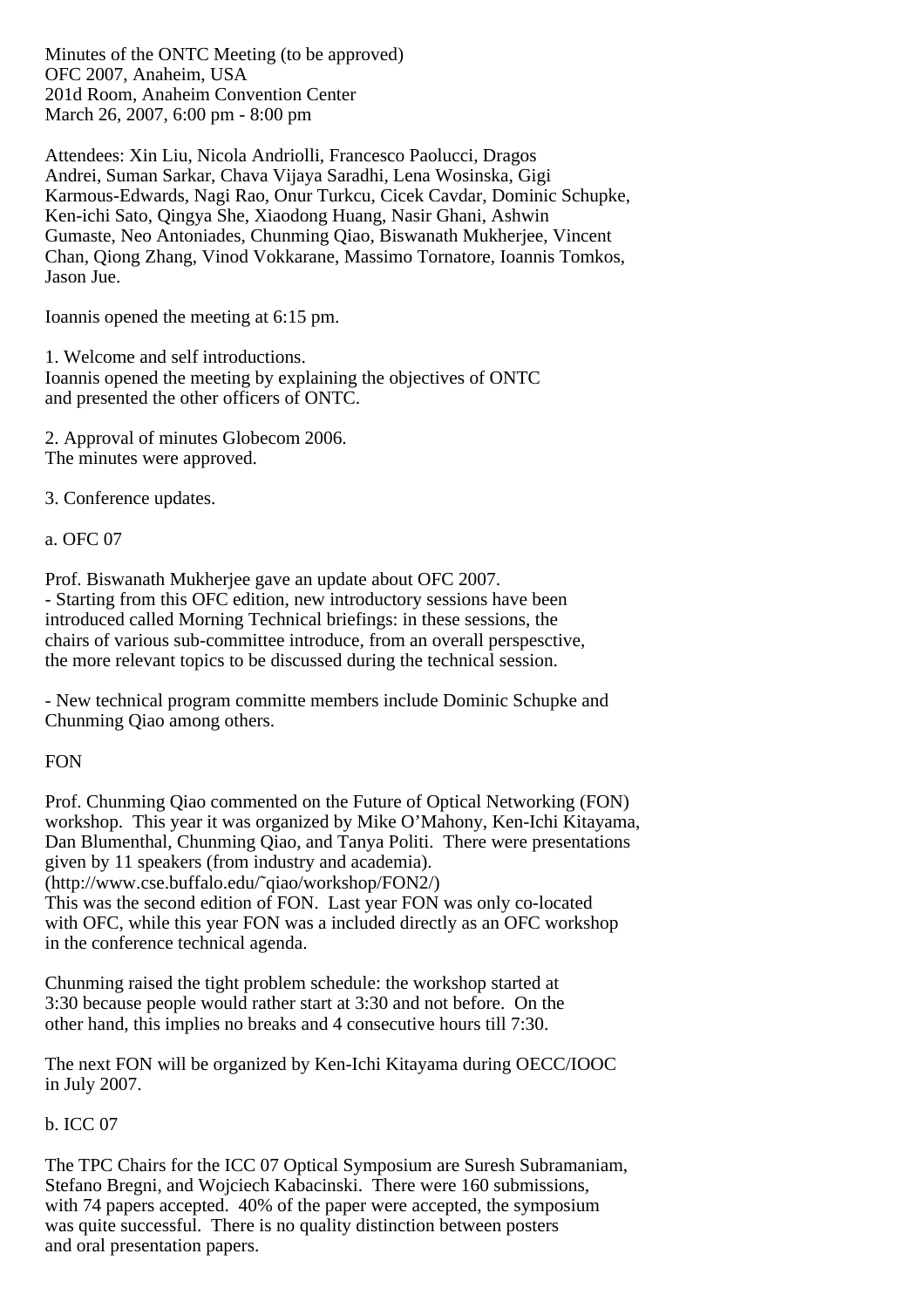Prof. Chan raised the problem of registration fees at ICC. Prof. Tomkos enlarged the scope of the discussion, pointing out that it is a common problem in recent conferences. Prof. Qiao commented that, apparently, the local arrangement people insisted on using one of the most expensive conference venues. So registration fees were raised due to the location and currency exchange problem. Prof. Qiao also said that COMSOC wants to prevent this from happening again in the future.

Prof. Tomkos proposed a new requirement for conference organizers: registration fees should be announced before the paper acceptance (even included in the CFP).

#### c. Globecom 2007

The TPC Chairs for the Globecom 07 Optical Symposium are Admela Jukan, Ahmed Kamal, and Achille Pattavina. Admela reported 142 submissions.

#### d. ICC 2008

ICC 2008 will be held in Bejing in May 2008. There were two proposals for an Optical Networking Symsposium, one from ONTC and one from TAOS. The ONTC proposal was accepted with an additional Chair from TAOS (Mounir Hamdi). The TPC Chairs are Georgios Ellinas, Mohan Gurusamy, and Mounir Hamdi. The TPC Vice Chair is Rudra Dutta.

It has been noted that GICC (Globecom-ICC Conference Committee) is currently standardizing the way symposia are organized.

e. Globecom 2008

Globecom 2008 will be held in December 2008 in New Orleans, LA. It will be the first Globecom with the new GICC rules. Fabio Neri, Rudra Dutta, and Gigi Karmous-Edwards will be preparing the symposium proposal.

# f. ICC 2009

ICC 2009 will be held in Dresden, Germany. Dr. Dominic Schupke has been invited by Ioannis to join in organizing an Optical Networking Symposium. He accepted.

#### g. OFC 2008

OFC 2008 will be held in San Diego. Prof. Qiao will be the Chair and has already formed the TPC, which includes Piet Demeester, Admela Jukan, and Jennifer Yates, among others. The topic areas have been updated. OCDMA, currently belonging to the networks area, will be moved to a different subcommittee. The Network area will be oriented towards architectures, protocols, and algorithms.

# 4. Other conferences

# a. ONDM 2007

ONDM 2007 will be held in Athens form May 29 to June 1st. Prof. Tomkos, as the chair, reported on ONDM 2007. The selection of papers has been completed. 89 papers were submitted, and 40 were accepted. Papers will be published through Springer. There are a number of invited speakers.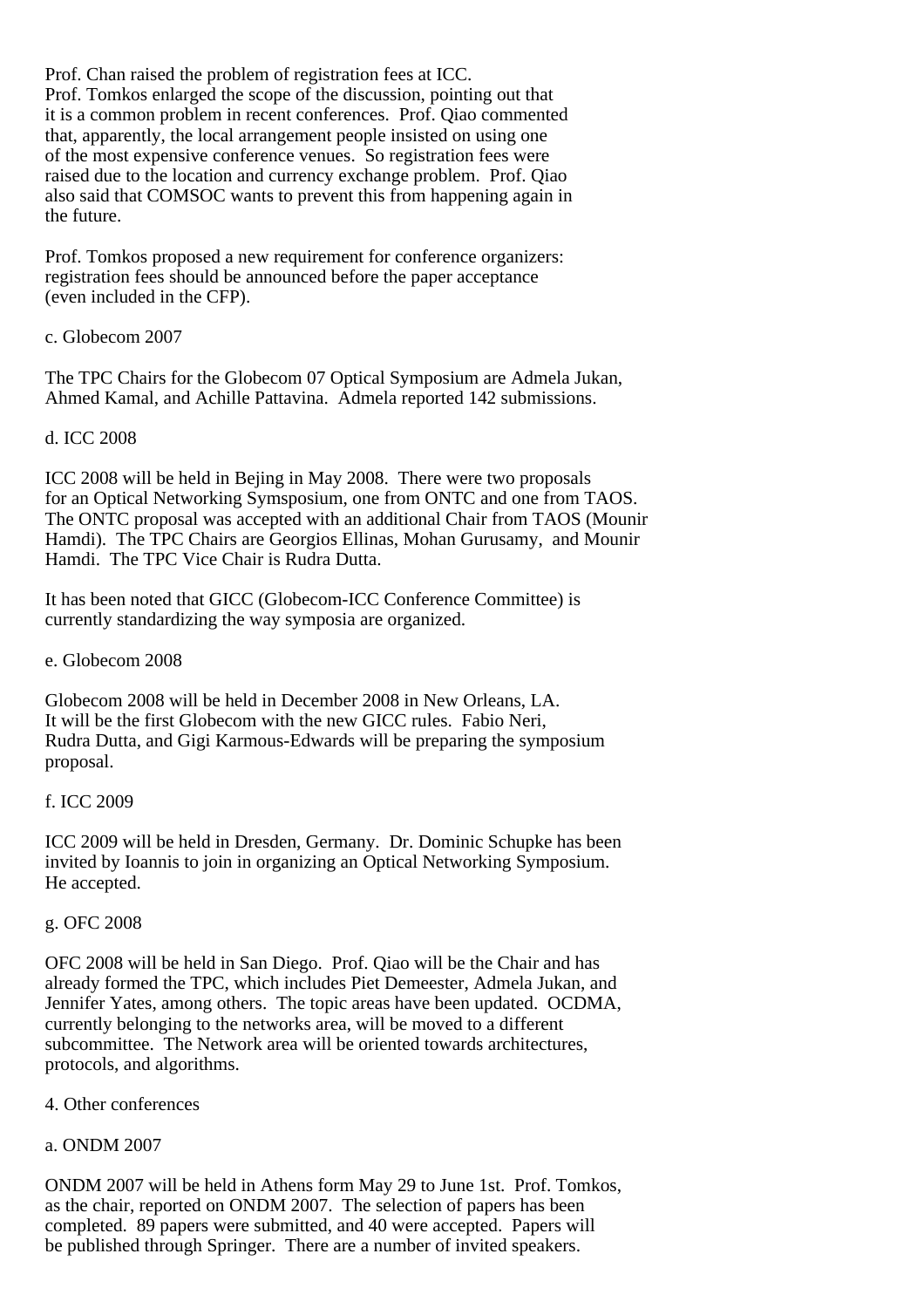For details, see www.ondm2007.gr.

b. BroadNets 2007

The General Co-chairs for BroadNets 2007 are George Rouskas and Ioannis Tomkos. The conference will be held in mid-September in Raleigh, NC. The Optical Networking Symposium is Chaired by Ibrahim Habib and Mario Pickavet. For session details see www.broadnets.org.

The Workshop on Optical Burst Switching (WOBS) will be held in conjunction with BroadNets. It will be chaired by Javier Aracil.

#### c. ECOC 2007

ECOC 2007 will be held in Berlin, Germany at the end of September. The TPC Chairs are Klaus Petermann and Andreas Gladisch. There is a Subcommittee on "Backbone and Core Networks". For details, see http://www.ecocexhibition.com/modules/serve.cgi.

d. Nasir Ghani reported on the INFOCOM High Speed Networking Terabits Workshop Byrav Ramamurthy is the co-chair. He called for volunteers to serve on the TPC.

#### e. ICCCN 07

Vinod Vokkarane reported on ICCCN 07, which will be held in Hawaii in mid-August. Recently ICCCN got sponsorship from IEEE. The CFP is closed. For details, see http://sa1.sice.umkc.edu/icccn2007/.

f. AccessNets 07

AccessNets 07 will be held in Ottawa in August. The TPC Co-Chairs are Stefano Galli and Ashwin Gumaste. The CFP is now ready. For details, see http://www.accessnets.org/2007/orgcom.htm.

#### g. ICTON

ICTON will be held in Rome in July. Prof. Lena Wosinska reported. At its beginning, ICTON was focused on the physical layer, now there are two subcommittees on network-oriented topics: WAOR (Optical switching & routing) chaired by Prof. Josep Sole Pareta, and RONEXT (Network reliability & availability) chaired by Prof. Lena Wosinska. ICTON is sponsored by IEEE.

5. Publications

# a. JSAC-OCN

Prof. Chan discussed the proposal to transform JSAC-OCN in a new stand-alone journal on optical networking. The proposal was fully supported by the ONTC. There is a call for high-quality submissions. It is probably needed that some people will be responsible for a given amount of submissions. The target is to have four issues a year. In order to concretize their support, a letter of support from ONTC and the European Network of Excellence E-Photon-One should be provided.

6. Website